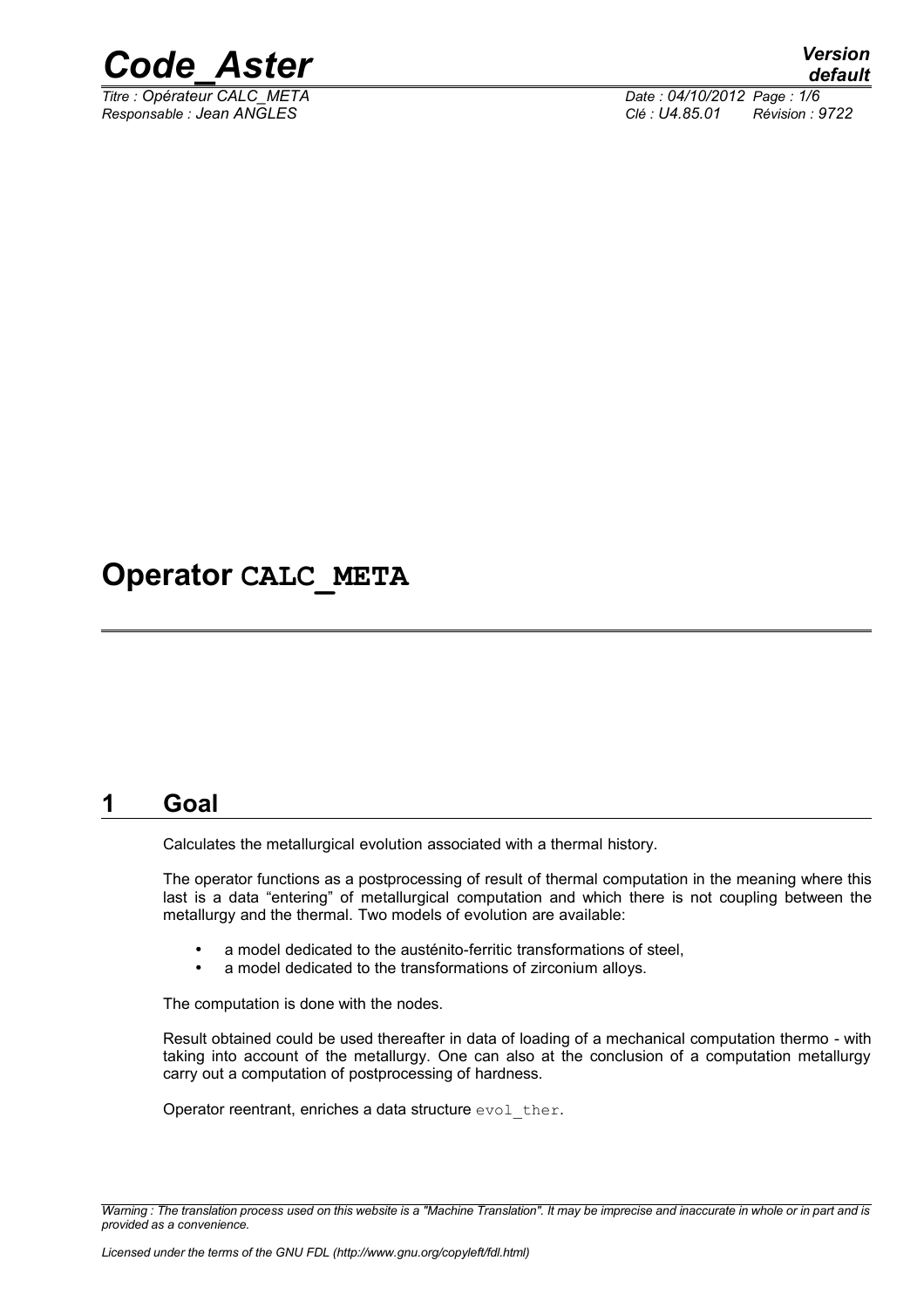*Titre : Opérateur CALC\_META Date : 04/10/2012 Page : 2/6*

## *default*

*Responsable : Jean ANGLES Clé : U4.85.01 Révision : 9722*

### **2 Syntax**

```
temper = CALC_META (
     \Diamondreuse = temper,
     ♦MODELE=mo ,
[model] 
     ♦CHAM_MATER=chmat ,
[cham mater]
     ◊/TOUT= "OUI',
[DEFAULT]
        /GROUP MA = lgrma,
[l_gr_maille]
        /MAILLE = lma,
[1 ma]
     ♦RESULTAT=temper , [evol_ther]
     \blacklozengeETAT INIT= F (
           \bullet/META_INIT_ELNO = phasinit, [card]
             /EVOL_THER = temper [evol_ther]<br>
\bigcirc/NUMÉRIQUE INIT = nuini temper, [I]
                \sqrt{\text{NUMÉRIQUE}} INIT = nuini temper, [I]
                   /INST_INIT = to, [R]\Diamond/CRITERE = "RELATIF" [DEFAULT]
                           \DiamondPRECISION = 1.E-6 [DEFAULT]
                                         /prec [R]
                        /CRITERE = "ABSOLU"
                           \bullet accuracy =/prec [R]
                ),
     \bullet COMP INCR= F (
           ♦RELATION = "ACIER",
                        /"ZIRC",<br>"OUI',
           ◊/ TOUT= "OUI', [DEFAULT]
             /GROUP_MA= lgrma,
[l_gr_maille]
             /MAILLE= lma , [l_ma]
                ),
     ◊OPTION = | ' DURT_ELNO',
                | ' DURT_NOEU',
                | ' META_ELNO',
                | ' META<sup>NOEU'</sup>,
           )
```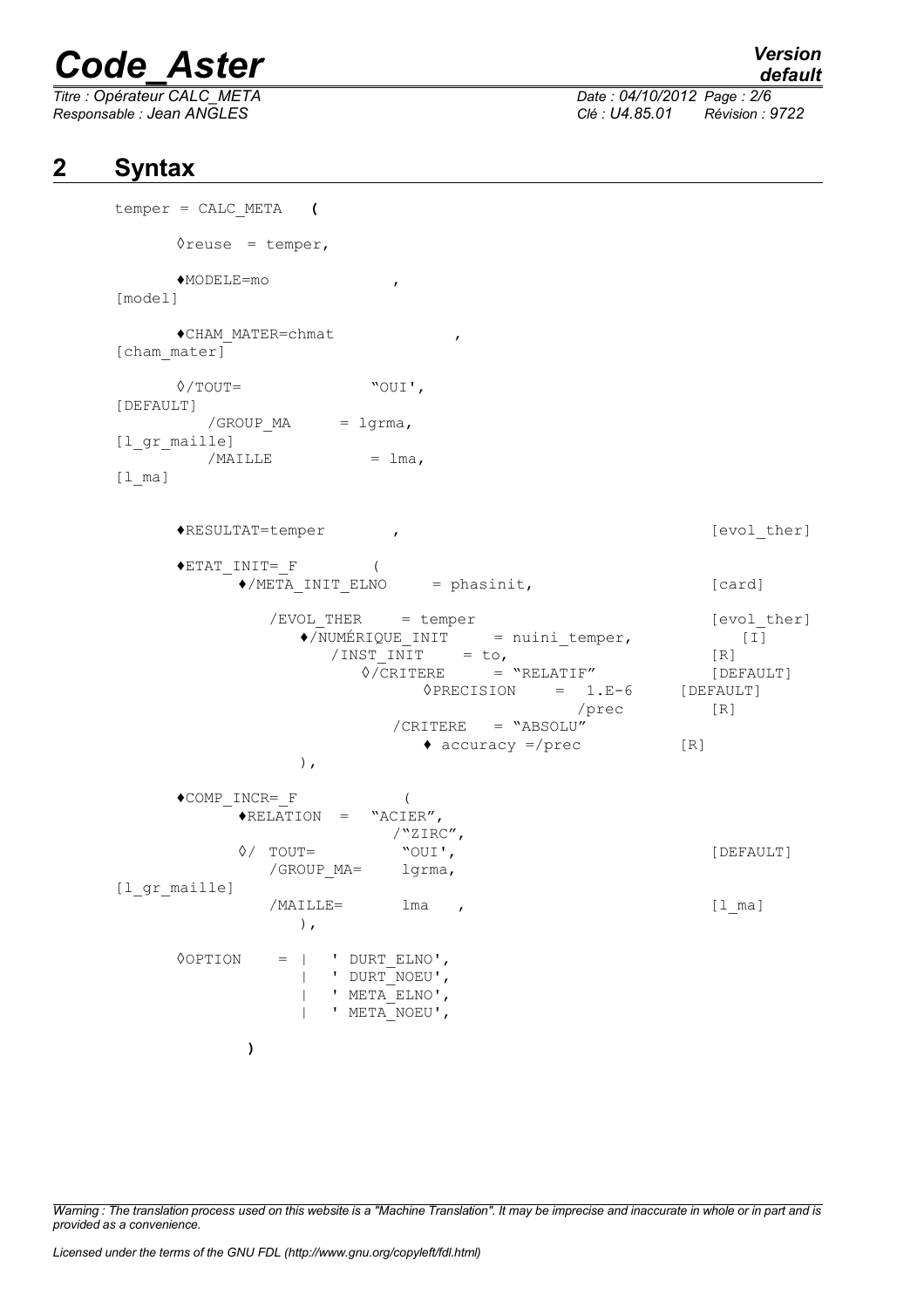*Titre : Opérateur CALC\_META Date : 04/10/2012 Page : 3/6*

*Responsable : Jean ANGLES Clé : U4.85.01 Révision : 9722*

### **3 Operands**

#### **3.1 Operands MODELS / CHAM\_MATER**

 $MODELE = MO$ .

Name of the model whose elements are the object of metallurgical computation.

CHAM MATER = chmat,

Name of the field of the affected material on the model Mo.

#### **3.2 Operand RESULTAT**

 $\triangle$ RESULTAT = temper,

Name of result the evol ther resulting from a thermal computation from which a metallurgy calculation is done. This result will be at the conclusion of the computation enriched by the metallurgical evolution of field, fields of local variables of which the number and the meaning depend on the model on transformation used (cf [§3.3.1]).

#### **3.3 Selection of meshes concerned with computation**

the key keys TOUT, GROUP MA and MESH make it possible to the user meshes to choose on whom it wishes to do his elementary computations of postprocessing.

/TOUT all = "OUI'

meshes (carrying finite elements) will be treated. It is the value by default.

```
/ | GROUP_MA=l_grma
     MAILLE=1 maille
```
Only meshes included in  $1$  grma and/or  $1$  maille will be treated.

#### **3.4 Key word COMP\_INCR**

 $\bullet$  COMP INCR =

Informs metallurgical evolution the model used. One cannot use that a model of evolution per computation.

#### **3.4.1 Operand RELATION**

```
♦RELATION=/ "ACIER",
```
/"ZIRC",

/ "ACIER"

Is used to specify the execution of the computation of the metallurgical transformations of steel, around  $800\degree C$ , of a ferritic phase (ferrite, pearlite, bainite, martensite) to an austenitic phase (and conversely with cooling). The model with the heating and cooling are different (for more detail on the models, to see [R4.04.01]).

This behavior model comprises 7 local variables:

- *V1* : proportion of the phase ferrite
- *V2* : proportion of the phase pearlite
- *V3* : proportion of the phase bainite
- *V4* : proportion of the phase martensite
- *V5* : cut austenitic grain
- *V6* : temperature with Gauss points.
- *V7* : martensitic temperature of transformation,

the data materials necessary must be indicated in DEFI MATERIAU under key word META\_ACIER.

/ "ZIRC"

*Warning : The translation process used on this website is a "Machine Translation". It may be imprecise and inaccurate in whole or in part and is provided as a convenience.*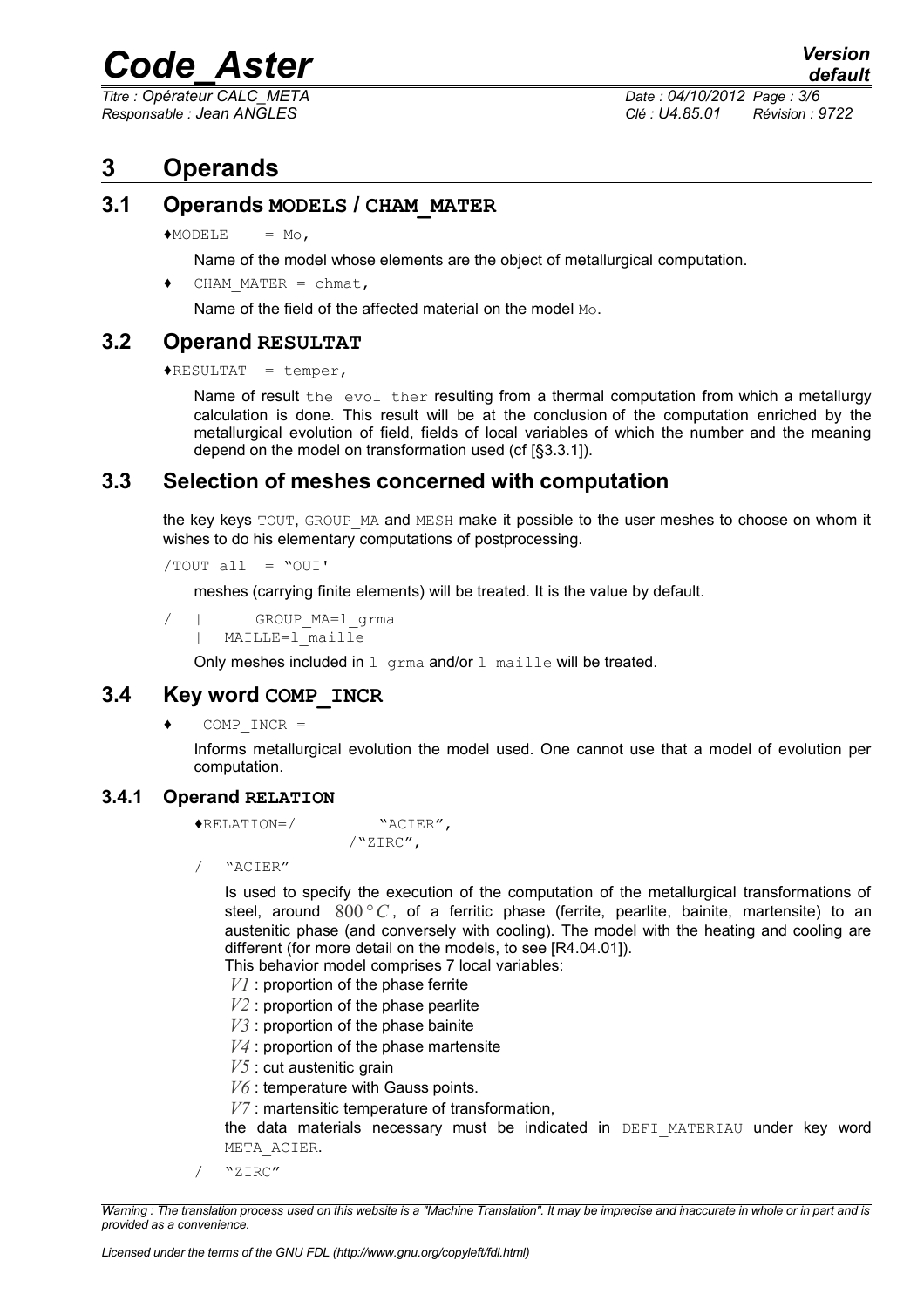*Titre : Opérateur CALC\_META Date : 04/10/2012 Page : 4/6 Responsable : Jean ANGLES Clé : U4.85.01 Révision : 9722*

*default*

Is used to specify the execution of computation for the metallurgical transformation (with cooling) of zirconium alloys, of a compact hexagonal phase to a cubic phase centered around 800*° C* (for more detail on the model, to see [R4.04.01]).

The behavior model comprises 3 local variables:

*V1* : proportion of the cold phase  $\alpha$ 

*V2* : initially without meaning and obligatorily no one; for a postprocessing, the fraction of phase  $\alpha$  is given by  $VI + V2$ 

*V3* : temperature with the nodes

*V4* : time corresponding is with the initial temperature of transformation to the equilibrium if the fraction of phase  $\alpha$  is worth 1 initially, that is to say with the temperature of end of transformation to the equilibrium if the fraction of phase  $\alpha$  is worth 0 initially. This variable is used to compute: the velocity with the heating, respectively with the cooling (method the slipping secant), which is used to determine the initial temperatures of transformation with the heating or cooling.

The data materials necessary must be indicated in DEFI MATERIAU under key word META\_ZIRC.

#### **3.4.2 Operands TOUT / GROUP\_MA / MESH**

◊/TOUT=' OUI', /GROUP MA =lgrma  $/MAILLE$  =lma

> meshes Specify on which the model is used and allows to affect computation that on under part of the total mesh.

#### **3.5 Key word ETAT\_INIT**

- ♦ ETAT\_INIT=
	- /META INIT ELNO = phasinit,  $/$ EVOL THER = temper

initial metallurgical State.

#### **3.5.1 Operand META\_INIT\_ELNO**

/META\_INIT\_ELNO = phasinit

Defines the assignment of the constant field of local variables initial by element from a card defined by CREA\_CHAMP. Only the variables whose initial assignment has a meaning are to be informed. One thus informs only the variables corresponding to a proportion of phase, more possibly that corresponding in keeping with austenitic grain if it is not null.

In the case of "ACIER", one informs obligatorily *V1 V2 V3* , *V4* and *V5* if not the code stops in fatal error.

In the case of "ZIRC", one informs obligatorily *V1* , *V2* (equal to 0 obligatorily) and *V4* if not the code stops in fatal error.

#### **3.5.2 Operands EVOL\_THER / NUME\_INIT / INST\_INIT / accuracy / CRITERE**

```
/EVOL_THER = temper
        \triangle/NUME INIT = nuini temper,
          /INST INIT = to,
         \Diamond /CRITERE = "RELATIF"
                  \Diamond accuracy =/1.E-6
```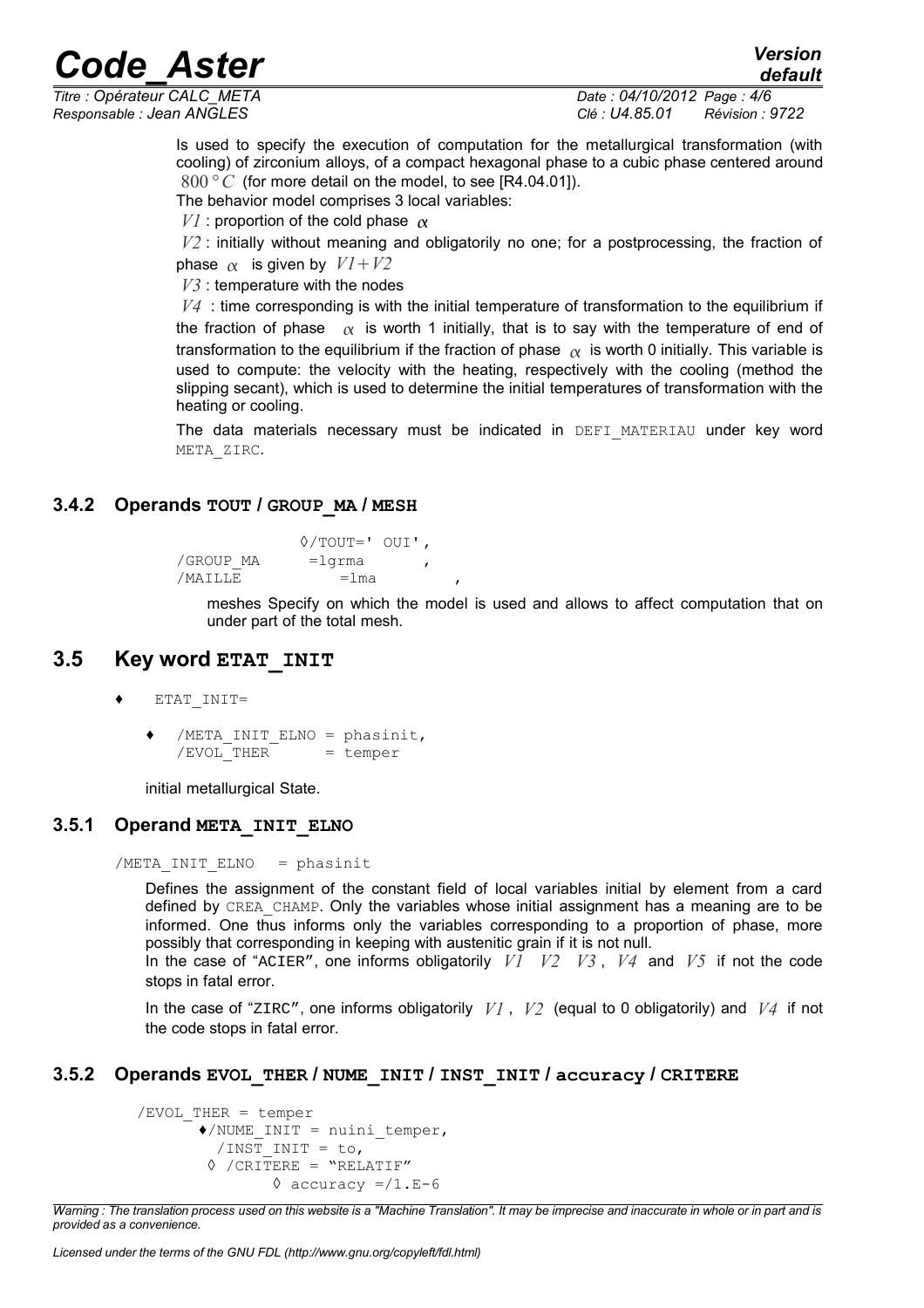*Titre : Opérateur CALC\_META Date : 04/10/2012 Page : 5/6*

*default*

*Responsable : Jean ANGLES Clé : U4.85.01 Révision : 9722*

```
 /prec
 /CRITERE = ' ABSOLU'
       \triangleleft accuracy =/prec
           ),
```
Defines the concept  $evol$  ther in which one will extract the initial state from which computation will be carried out. This concept must contain metallurgical quantities.

The definition of the initial state can be done by stored sequence number or time associated with computation.

NUME INIT allows the definition starting from the stored sequence number and INST INIT allows the definition from the time of computation.

In this case, PRECISE DETAILS and CRITERE make it possible to define the accuracy and the criterion according to which the extraction will be carried out. If  $CRITERE = "ABSOLU"$  is chosen, it is compulsory to inform the field  $accuracy$ ; for CRITERE = "RELATIF", an accuracy of  $1.E-6$  is given by default, and can be possibly modified by informing the field accuracy.

#### **3.6 Operand OPTION**

◊OPTION =

| ' DURT\_ELNO'

Hardness with the nodes by element starting from the metallurgical phases (cf [R4.04.01]).

| ' DURT\_NOEU'

Hardness with the nodes starting from the metallurgical phases (cf [R4.04.01]).

| ' META\_ELNO'

metallurgical Proportion of phase to the nodes by elements.

| ' META\_NOEU'

metallurgical Proportion of phase to the nodes.

### **4 Example in the case of a steel**

# CREATION OF the FIELD OF Local variables INITIAL (FERRITE 70% AND BAINITE 30%) phasinit = CREA CHAMP (OPERATION = ' AFFE', TYPE CHAM = "CART VAR2  $R''$ ,  $MAILLAGE = mail,$  $A$ FFE = F ( TOUT = "OUI', NOM\_CMP =  $("V1", "V2", "V3", "V4", "V5")$ , VALE =  $(0.7, 0.0, 0.3, 0.0, 0.$ ))), # CALCUL OF the EVOLUTION THERMAL temple = THER LINEAIRE (  $MODELS$  = moth, CHAM MATER =  $chmat$ ,  $EXCIT = F (CHARGE= chth1),$ INCREMENT =  $(LIST INST= 1r8)$ , TEMP INIT =  $(VALE = 700)$ ,)

# CALCUL OF the EVOLUTION OF the METALLURGICAL PHASES

 $temple = CALC META$  ( reuse = temple,  $MODELS = moth,$